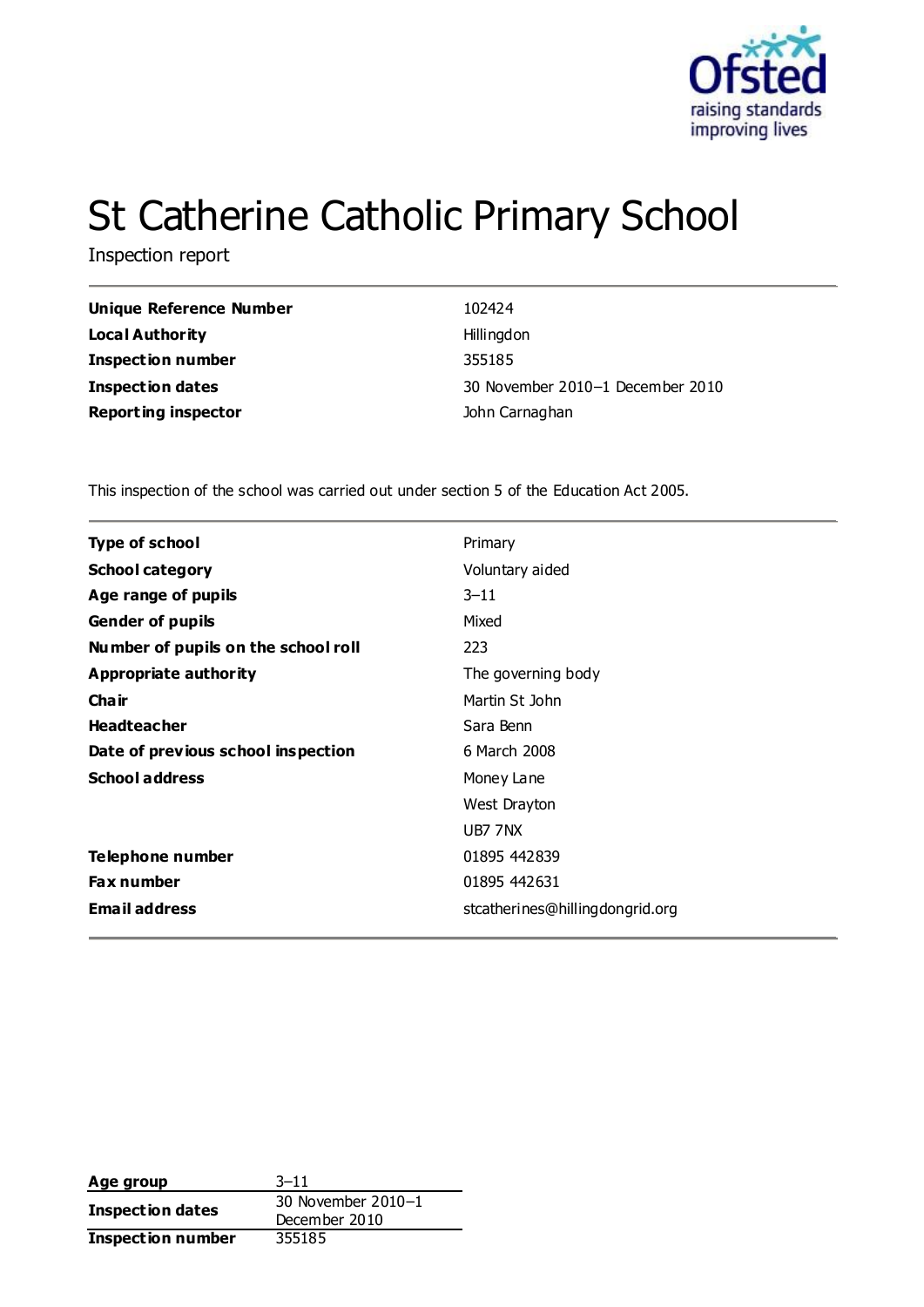The Office for Standards in Education, Children's Services and Skills (Ofsted) regulates and inspects to achieve excellence in the care of children and young people, and in education and skills for learners of all ages. It regulates and inspects childcare and children's social care, and inspects the Children and Family Court Advisory Support Service (Cafcass), schools, colleges, initial teacher training, work-based learning and skills training, adult and community learning, and education and training in prisons and other secure establishments. It assesses council children's services, and inspects services for looked after children, safeguarding and child protection.

Further copies of this report are obtainable from the school. Under the Education Act 2005, the school must provide a copy of this report free of charge to certain categories of people. A charge not exceeding the full cost of reproduction may be made for any other copies supplied.

If you would like a copy of this document in a different format, such as large print or Braille, please telephone 0300 1234 234, or email **[enquiries@ofsted.gov.uk](mailto:enquiries@ofsted.gov.uk)**.

You may copy all or parts of this document for non-commercial educational purposes, as long as you give details of the source and date of publication and do not alter the documentation in any way.

To receive regular email alerts about new publications, including survey reports and school inspection reports, please visit our website and go to 'Subscribe'.

Royal Exchange Buildings St Ann's Square Manchester M2 7LA T: 0300 1234 234 Textphone: 0161 618 8524 E: **[enquiries@ofsted.gov.uk](mailto:enquiries@ofsted.gov.uk)**

W: **[www.ofsted.gov.uk](http://www.ofsted.gov.uk/)**

© Crown copyright 2010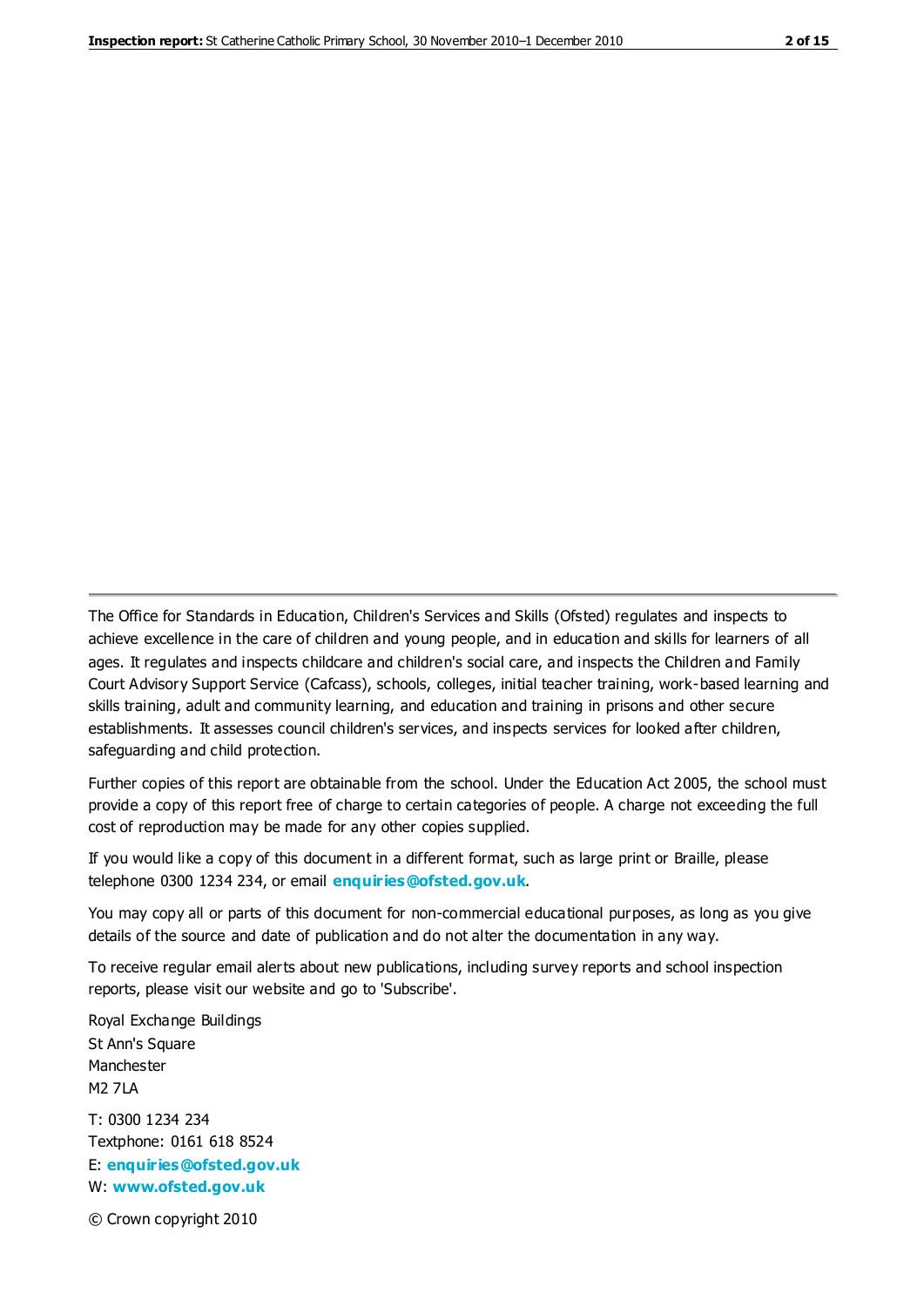# **Introduction**

This inspection was carried out by three additional inspectors. They saw 14 lessons and eight teachers and held meetings with pupils, parents, members of the governing body and staff. They observed the school's work, and looked at its records, assessments and policies and 91 parents' and carers' questionnaires.

The inspection team reviewed many aspects of the school's work. It looked in detail at the following:

- The effectiveness of leaders in improving teaching to secure good progress in pupils' learning.
- Children's attainment on entry and exit from the Early Years Foundation Stage and their overall progress.
- The reasons for previous variations in attainment between year groups and how well the school is addressing these issues.

# **Information about the school**

St Catherine Catholic Primary School is slightly smaller than average. Over half of its pupils are from minority ethnic groups; the largest of these groups are from Mixed, White (other) and Black African heritage. The school has a small group of pupils from Irish Traveller backgrounds. The school has about half the average proportion of pupils with special educational needs and/or disabilities; the largest group of these have moderate learning difficulties. The Early Years Foundation Stage has a Nursery and Reception class.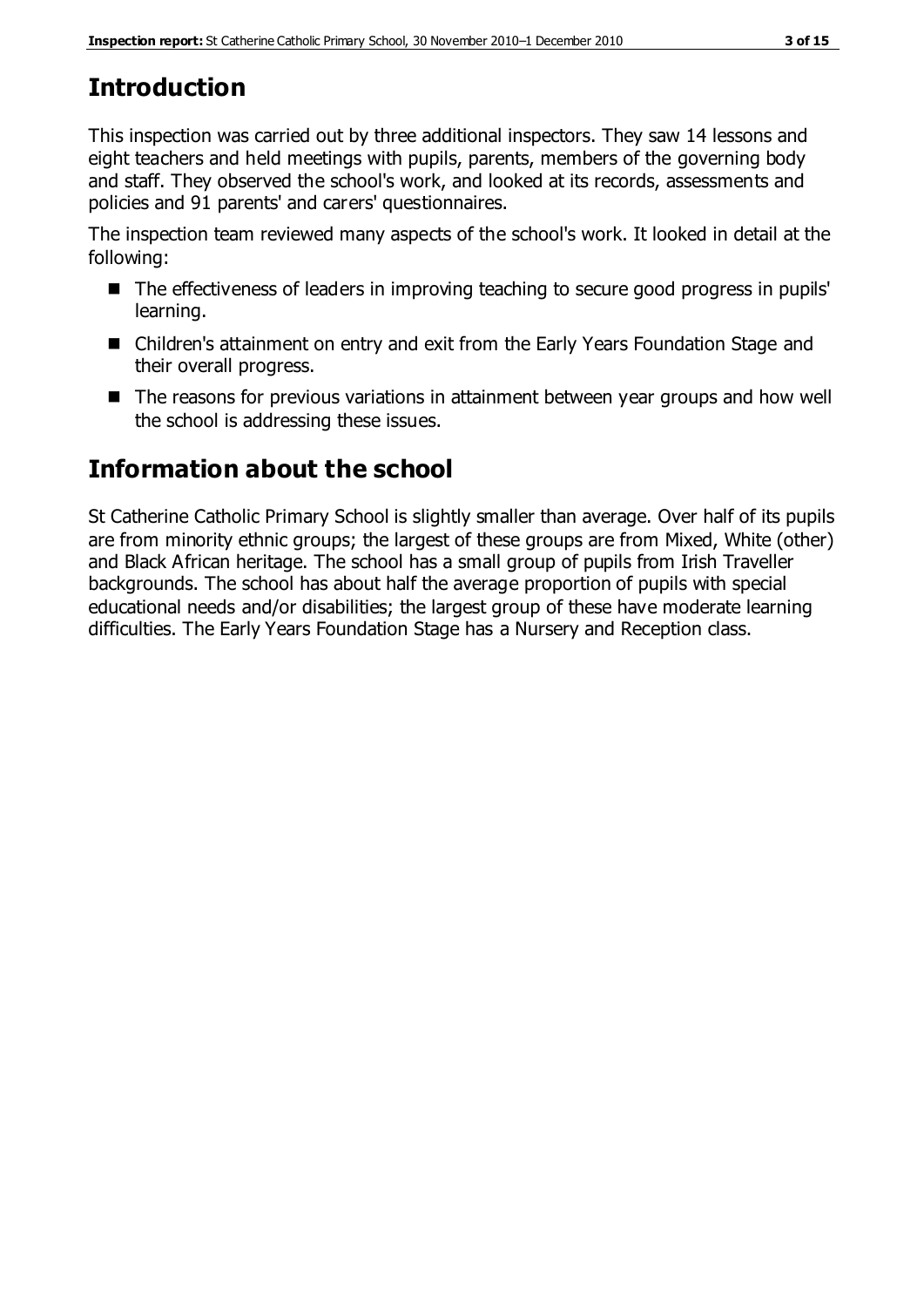# **Inspection judgements**

| Overall effectiveness: how good is the school?  | $\overline{\mathbf{2}}$ |
|-------------------------------------------------|-------------------------|
| The school's capacity for sustained improvement | $\overline{\mathbf{2}}$ |

## **Main findings**

St Catherine Catholic Primary is a good and quickly improving school. The engagement with parents and carers is a very significant strength. Effective leadership correctly identified developments in teaching as a key to success and leaders have rigorously gone about boosting teachers' skills, so that the overall quality of teaching and pupils' learning has moved from being satisfactory to good. As a result, pupils achieve well and are suitably prepared for the next stage of their education.

Lessons are lively and well planned to provide interesting experiences. Pupils' maturity and pleasure in taking part in activities ensure they learn well. The effective use of assessment enables those who need extra help to receive it, so that the achievement of all groups, including pupils with moderate learning difficulties, is now good and has improved well in recent times.

Children make a good start to school life in the Early Years Foundation Stage, quickly settling in and demonstrating good social skills, such as independence and the willingness to share and take turns. However, teachers' assessments of this age range are not summarised well enough to provide a clear enough picture of children's progress in each of the areas of learning.

Good care ensures that pupils' personal development is strong. Behaviour is good and relationships are very positive. Pupils demonstrate an outstanding understanding of the factors that promote healthy lifestyles and most take up activities that improve their wellbeing. For example, a very large majority eat the healthy school meals and those who bring a packed lunch happily conform to rules that prohibit excessive sugar in food and drinks. There are also excellent levels of participation in sports activities both during and after school. The interesting and varied curriculum engages pupils' interest well, but the school agrees that it lacks close links with schools in contrasting parts of the United Kingdom and wider world. As a result community cohesion is no more than satisfactory.

Parents are grateful for the school's many strengths. Many praise the care provided and the quality of teaching. One typical comment was, 'Each year I have seen my child grow and develop with the unique input from each teacher and the extensive range of opportunities outside the classroom.' Pupils are also delighted with the school. One eloquent group of Year 5 pupils, when asked what they would change if they were the headteacher for a day, unanimously said, 'Nothing!'

School leaders and managers embed ambition and drive improvement well. They have taken concerted, effective actions to address weaknesses and, in particular, have improved monitoring and teaching since the previous inspection, thereby increasing pupils' progress. Good self-evaluation informs the school's relevant plans for the future, which articulate clearly what it needs to do to improve further. The school's capacity for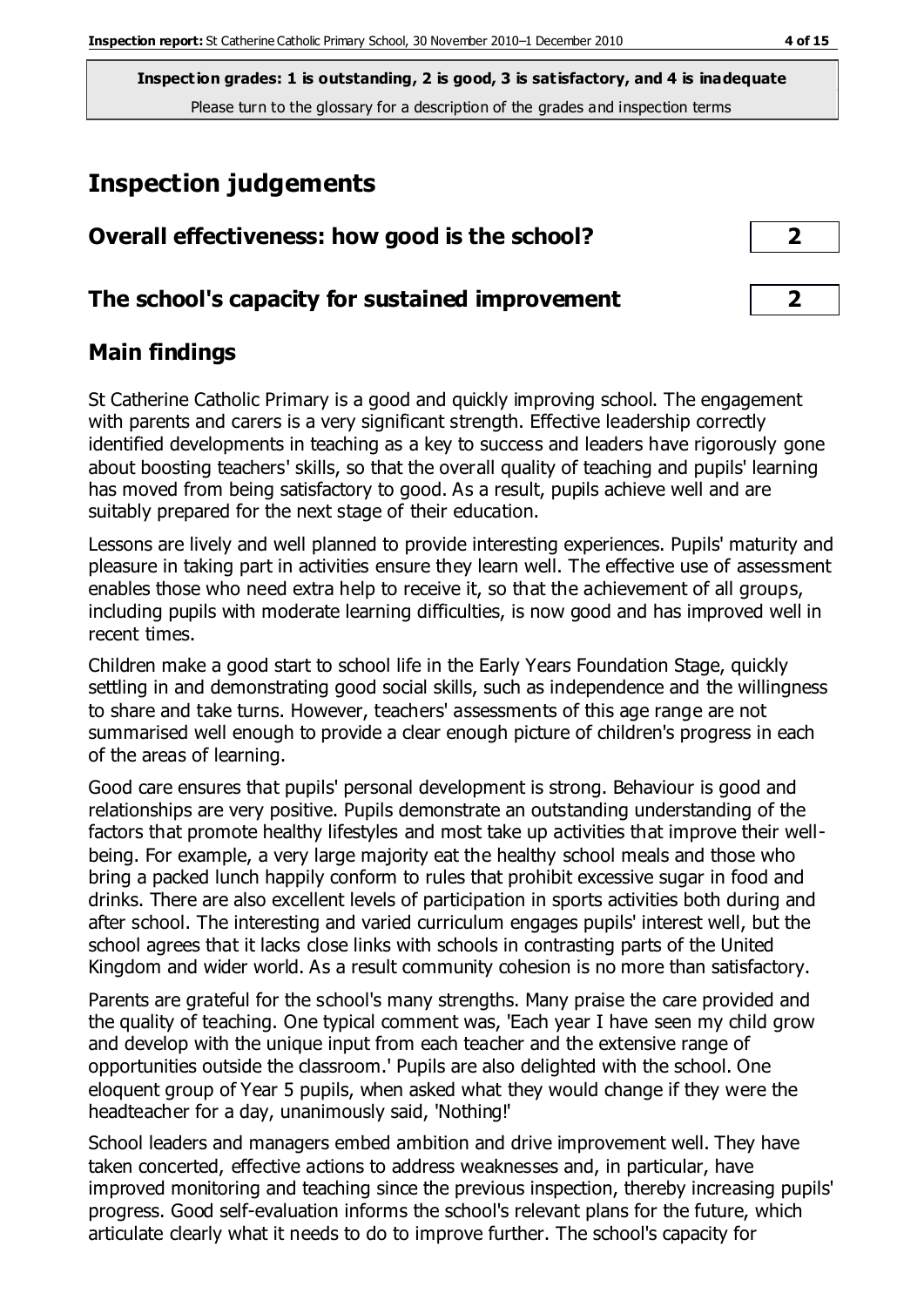sustained improvement is good. Leaders are ambitious to ensure that all lessons are consistently good with an increasing proportion that are outstanding.

#### **What does the school need to do to improve further?**

- Raise attainment by building on and developing good practice in teaching and the use of assessment so that lessons are consistently good and more lessons are outstanding, especially by setting clear expectations and ensuring that all lessons are equally challenging.
- Ensure that assessment in the Early Years Foundation Stage systematically summarises pupils' progress, providing accessible records for staff and parents.
- $\blacksquare$  Broaden community cohesion by developing links with other schools in contrasting parts of the United Kingdom and the world.

#### **Outcomes for individuals and groups of pupils 2**

Recent initiatives by the school, particularly those focused on improving learning, have increased progress. It has ensured greater consistency of teaching and learning so that previous variations in attainment are now minimal. Pupils enter the school with skills that are below those levels expected for their age and leave with levels that are average, which shows good overall achievement from their starting points.

Pupils are keen to do well, attend very regularly and are interested, enthusiastic learners who enjoy school and invariably take lessons very seriously. Good learning was very evident in a Year 6 mathematics lesson which was characterised by effective planning that meant the session was focused, moved on at a swift pace and was challenging for all pupils. This lesson also demonstrated how the effective support of teaching assistants helps pupils to make good progress. Leaders and teachers ensure that different pupils' needs are accurately identified and subsequent actions ensure that pupils from all backgrounds, such as those from Traveller families, and those with special educational needs and/or disabilities also make good progress. With improving progress, the achievement of all groups of pupils is now good.

Consistently good behaviour makes a strong contribution to the positive atmosphere and good learning in lessons. Pupils work hard and are courteous and friendly. They conduct themselves very well around the building and playground, taking responsibility for their own conduct and showing great awareness of the needs of others. The overwhelming majority of pupils report they find the school a safe place, knowing there is always a friendly adult nearby should they need help or advice. The curriculum helps them to accurately assess and avoid potential dangers, whether on the busy local roads or on the internet.

Pupils play a constructive role in school life, cheerfully taking on responsibilities and joining in discussions in the lively school council. Issues raised in school council meetings receive a sympathetic response; for example a number of rewards for endeavour, such as the headteacher's tea party, came about as a result of pupils' suggestions. One pupil reported, to general agreement, 'The school council do a good job; they act where pupils might be upset.'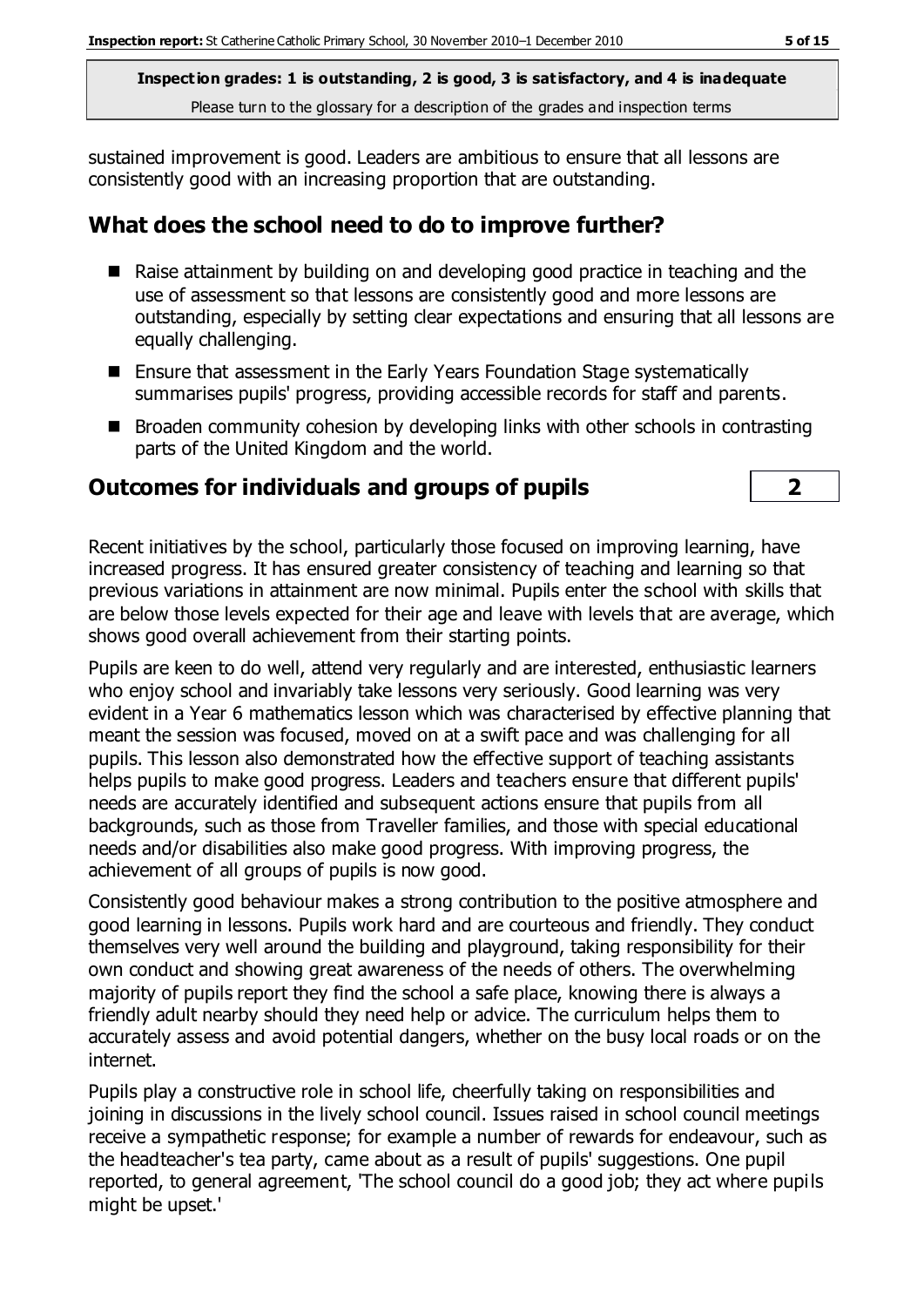Pupils embrace new experiences and they demonstrate a good understanding of people of different faiths and cultures sharing common values. However, there are few links with the community beyond the local area to extend this to best possible effect. Consistently good behaviour and relationships are a testament to pupils' impressive moral and social development. They enjoy a range of artistic and sporting activities that benefit their developing cultural understanding.

| Pupils' achievement and the extent to which they enjoy their learning                                                     | $\overline{2}$          |
|---------------------------------------------------------------------------------------------------------------------------|-------------------------|
| Taking into account:<br>Pupils' attainment <sup>1</sup>                                                                   | 3                       |
| The quality of pupils' learning and their progress                                                                        | $\mathcal{P}$           |
| The quality of learning for pupils with special educational needs and/or disabilities<br>and their progress               | 2                       |
| The extent to which pupils feel safe                                                                                      | $\overline{2}$          |
| Pupils' behaviour                                                                                                         | $\overline{\mathbf{2}}$ |
| The extent to which pupils adopt healthy lifestyles                                                                       | 1                       |
| The extent to which pupils contribute to the school and wider community                                                   | $\overline{2}$          |
| The extent to which pupils develop workplace and other skills that will contribute to<br>their future economic well-being | 3                       |
| Taking into account:<br>Pupils' attendance <sup>1</sup>                                                                   | 2                       |
| The extent of pupils' spiritual, moral, social and cultural development                                                   | 2                       |

These are the grades for pupils' outcomes

<sup>1</sup> The grades for attainment and attendance are: 1 is high; 2 is above average; 3 is broadly average; and 4 is low

#### **How effective is the provision?**

Effective monitoring has led to more consistent teaching and there are common strengths to lessons. Teachers plan carefully with a clear focus on what is to be learned. These learning objectives are clearly explained at the start of lessons and used effectively to review pupils' learning at the end. This has a positive impact on progress. Teachers' questioning is often a strength. For example, in one Year 4 mathematics lesson, the teacher's direct questions cut through potential confusion and challenged all pupils to think deeply about the best way to solve division and multiplication problems. Pupils are well managed. Teachers are enthusiastic and demonstrate good subject knowledge, inspiring pupils. In English and mathematics lessons work is usually precisely adjusted to challenge and support pupils of all abilities, but this is less evident in other subjects. Teaching assistants are capable and carefully deployed to help particular individuals or groups. For example, a Year 6 group of higher-attaining pupils were kept at full stretch by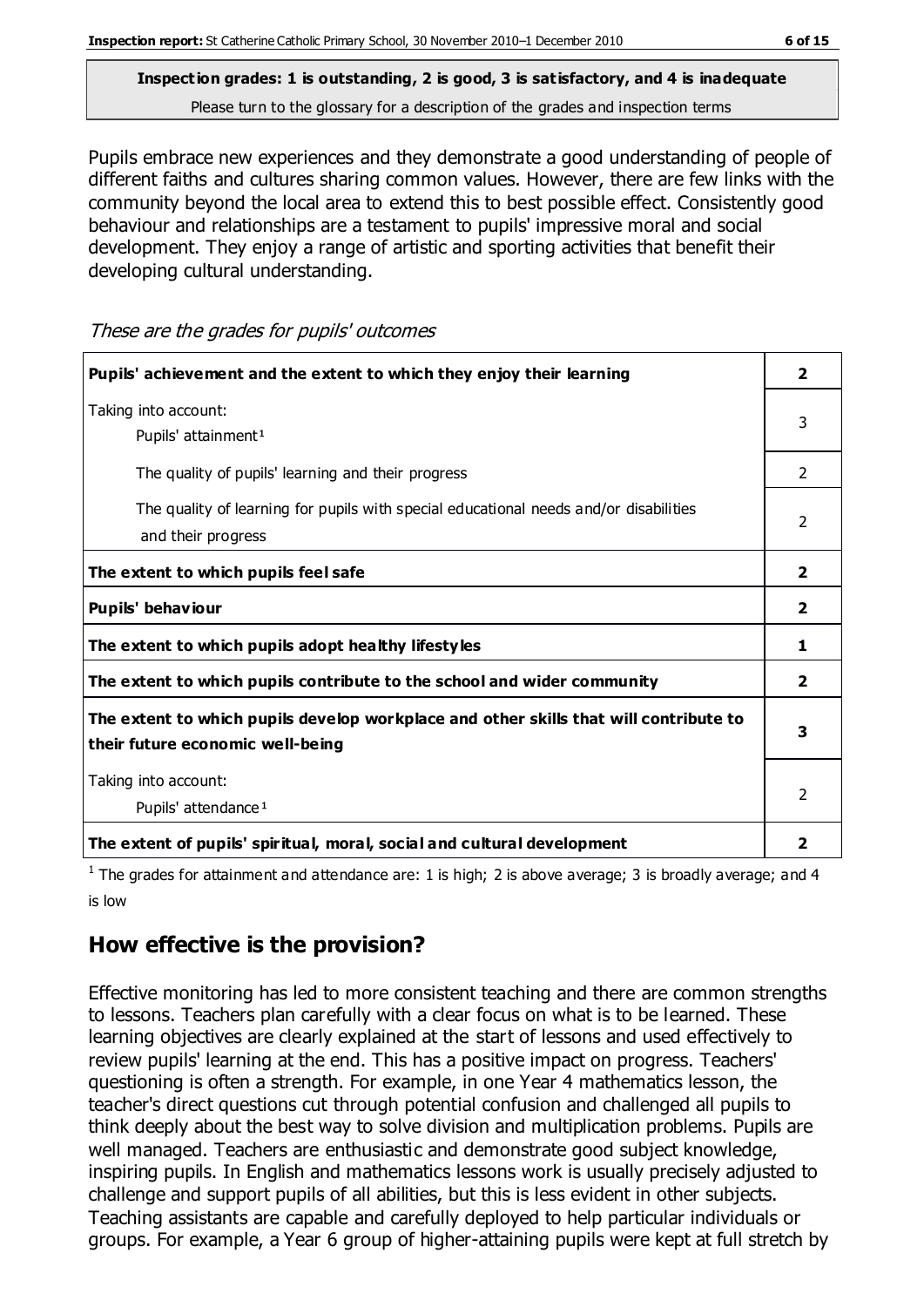the probing questioning of the teaching assistant as they worked on fractions. Pupils' work is thoroughly and sympathetically marked so that individuals are aware of their standards and what they need to concentrate on improving.

Some variations in teaching remain and this sometimes links to the challenges being given. Occasionally teachers do not make their expectations clear enough, so pupils can be confused about how to go about their tasks and cannot put in their usual effort. Regular, systematic assessments, carefully monitored by senior staff, provide a clear picture of pupils' overall progress. However, analysis of the progress of pupils identified for extra support is less informative, so it is not always easy to judge the success of these interventions.

The curriculum is well planned so that topics and themes link subjects together in interesting ways, such as when drama is used to help develop pupils' understanding of historical themes. Pupils report they really enjoy 'fun' events, such as Traveller awareness week. They also appreciate the numerous extra-curricular opportunities offered, talking very positively about trips to Roman sites and to a local synagogue. The school's policy of making all after-school clubs free has led to many pupils taking part in additional sporting and other enrichment opportunities.

Consistently strong care promotes pupils' good personal development and enjoyment of school. Assessment data are perceptively used to target groups of pupils for support through a range of strategies linked to English, mathematics and social skills. Initiatives relating to social skills have been particularly successful in engaging potentially disaffected pupils more fully with school life, such as those from Traveller backgrounds. The school can point to numerous striking successes and many parents recognise the school's sympathetic attitudes and approachability. The school makes judicious use of outside agencies to provide additional support if required.

| The quality of teaching                                                                                    |   |
|------------------------------------------------------------------------------------------------------------|---|
| Taking into account:<br>The use of assessment to support learning                                          |   |
| The extent to which the curriculum meets pupils' needs, including, where relevant,<br>through partnerships | 2 |
| The effectiveness of care, guidance and support                                                            |   |

These are the grades for the quality of provision

## **How effective are leadership and management?**

The headteacher and senior staff have channelled their efforts well to improve the school. More rigorous monitoring has led to the adoption of good practice in most lessons. The introduction of more thorough assessment has had two significant outcomes. First, it provides clear information for teachers so they are able to offer the correct degree of challenge and support in lessons to all groups of pupils. This has increased the proportion of good teaching in the school, improved learning and helped even out previous variations in attainment. Second, it provides unambiguous evidence that progress has improved sharply and is now good. More accurate assessments have assisted leaders in holding staff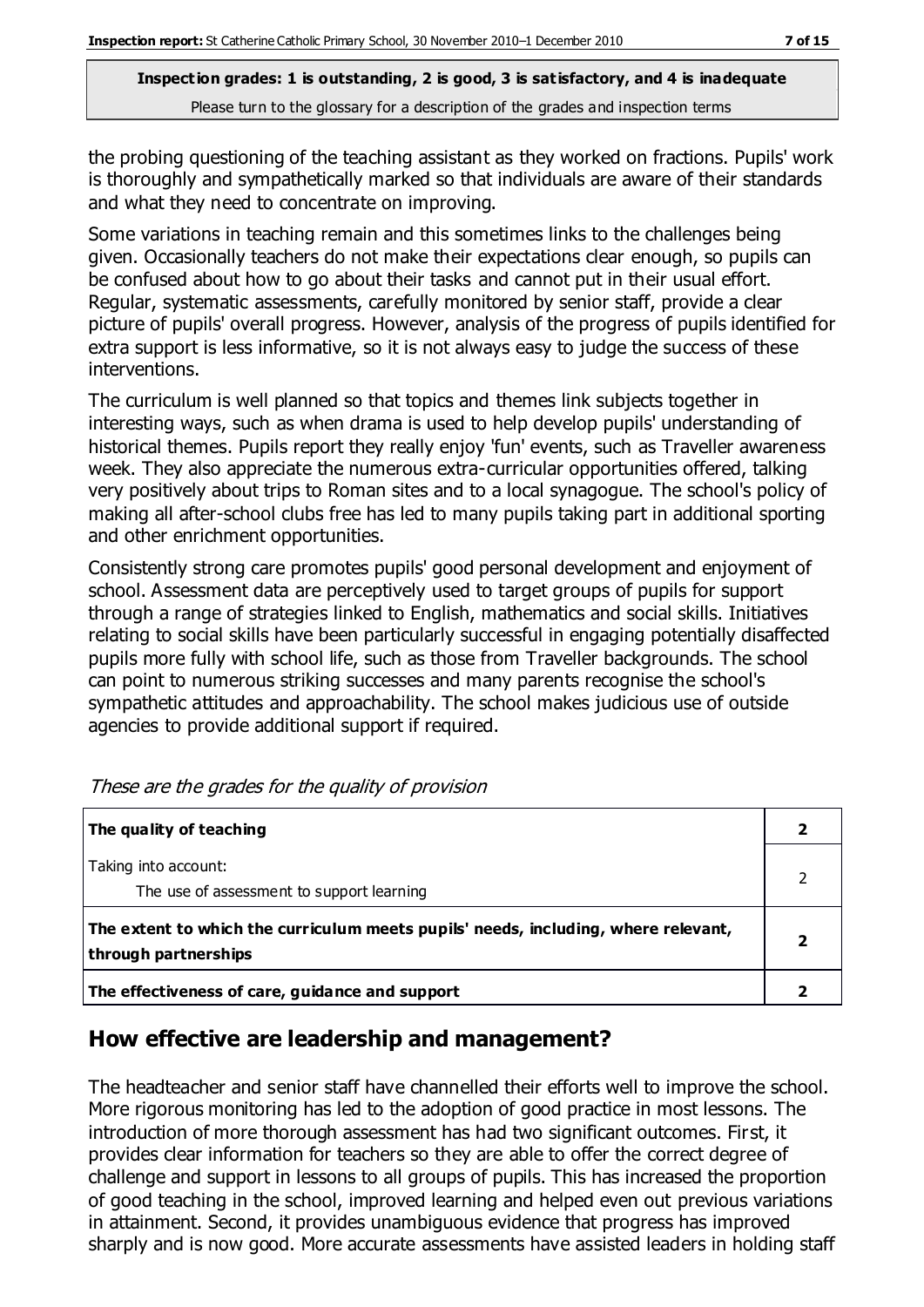accountable for the progress of pupils in their class. Such initiatives have led to more consistent teaching, boosting progress. Staff are careful to include all pupils and this ensures there is good equality of opportunity and no discrimination. Effective selfevaluation has enabled the school to prioritise areas for development effectively.

The governing body systematically evaluates the school. Members regularly meet pupils, staff and parents to understand their views. They engage in the evolution and monitoring of the school development plan and offer good challenges when required. The governing body is fully involved in ensuring that pupils are safe and is in regular contact with the school over this area. The school has up-to-date safeguarding policies and its record keeping is rigorous. Staff are vigilant and well trained and there are examples where the school has shared good practice with other schools. A very large majority of pupils say they feel safe at school.

The school has very positive relationships with all groups of parents and carers. It successfully engages with groups of parents who might otherwise be hard to reach. Parents' and carers' views are regularly canvassed on a whole range of issues, including the school's vision. They receive comprehensive information about all aspects of their child's schooling and many enjoyed coming to the Early Years Foundation Stage nativity play.

Collaboration with a group of local schools has brought many benefits, including enrichment of the curriculum through sports and creative arts weeks. Links with a local outstanding school have enabled the sharing of good practice and benefitted teaching and learning. The local church is used extensively for worship and special occasions. The school has audited its community cohesion provision and is aware that it lacks links with schools in contrasting environments, both in the United Kingdom and abroad. However, it constitutes a very cohesive school community and has developed good associations with the local community, including with schools of different faiths, and this has helped aid pupils' good overall spiritual and cultural development.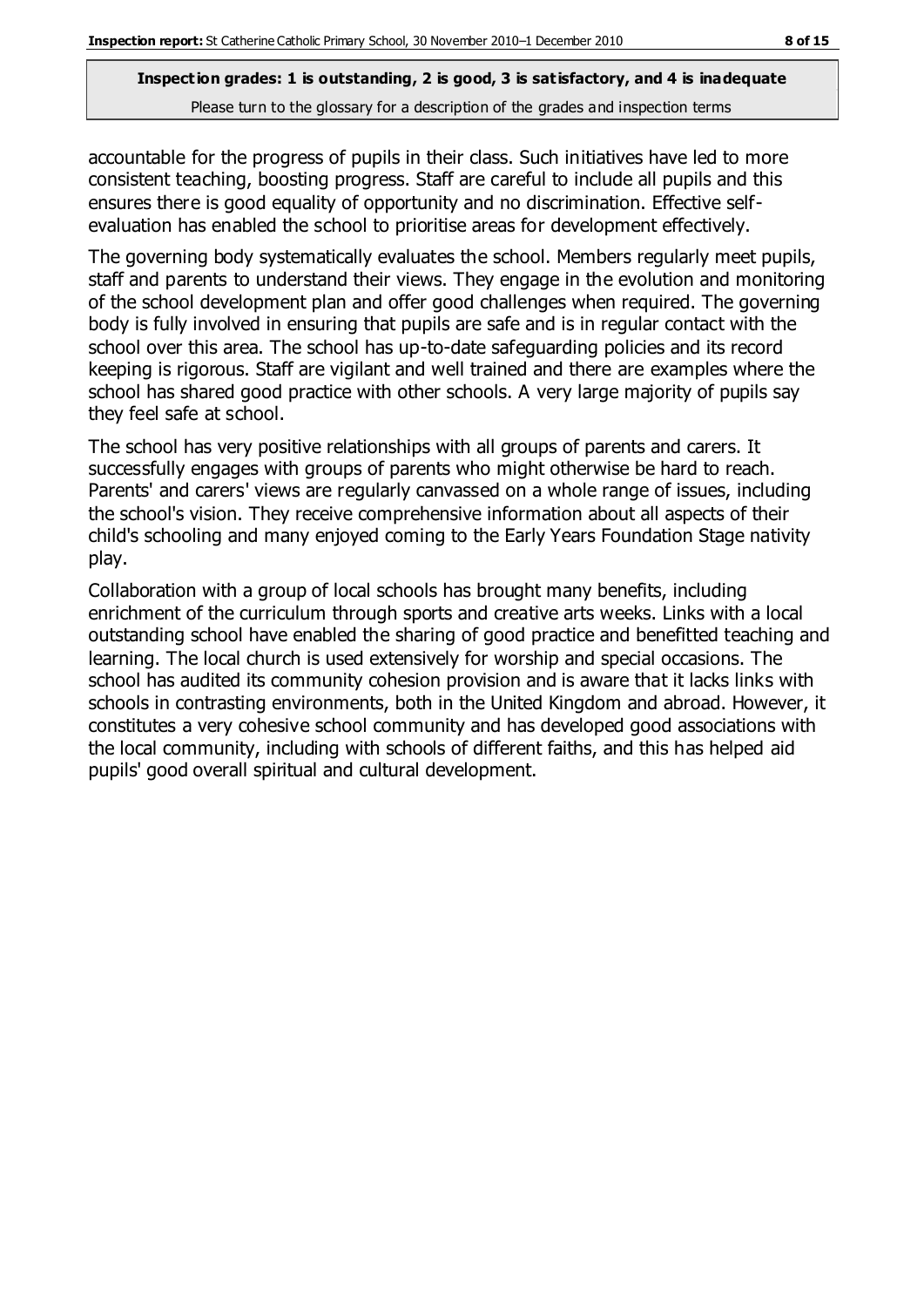**Inspection grades: 1 is outstanding, 2 is good, 3 is satisfactory, and 4 is inadequate**

Please turn to the glossary for a description of the grades and inspection terms

These are the grades for leadership and management

| The effectiveness of leadership and management in embedding ambition and driving<br>improvement                                                                  | 2                       |
|------------------------------------------------------------------------------------------------------------------------------------------------------------------|-------------------------|
| Taking into account:<br>The leadership and management of teaching and learning                                                                                   | 2                       |
| The effectiveness of the governing body in challenging and supporting the<br>school so that weaknesses are tackled decisively and statutory responsibilities met | 2                       |
| The effectiveness of the school's engagement with parents and carers                                                                                             | 1                       |
| The effectiveness of partnerships in promoting learning and well-being                                                                                           | $\overline{2}$          |
| The effectiveness with which the school promotes equality of opportunity and tackles<br>discrimination                                                           | $\overline{\mathbf{2}}$ |
| The effectiveness of safeguarding procedures                                                                                                                     | $\overline{2}$          |
| The effectiveness with which the school promotes community cohesion                                                                                              | 3                       |
| The effectiveness with which the school deploys resources to achieve value for money                                                                             | 2                       |

## **Early Years Foundation Stage**

Teachers plan thoroughly to offer a broad range of interesting activities that cover the required areas, meet children's needs and engage their interest. The attractive environment inspires positive attitudes from children. Relationships are good and children are managed with confidence, displaying good behaviour. Most sessions are enjoyable and strike the correct balance between adult- and child-chosen activities and work indoors and out. Occasionally, classroom sessions are over-directed by adults, so children do not have enough opportunities to choose freely and to develop independence. Overall, most children make good progress in their time in the Early Years Foundation Stage and especially so in their personal development. For example, they gain in self-confidence and develop good learning habits which stand them in good stead as they move up the school. They quickly learn to choose for themselves and, for example, take responsibility for tidying up and make good gains in basic reading, writing and mathematical skills.

The leadership of the stage is beginning to evaluate provision comprehensively and is effectively supporting improvements, particularly in the Nursery. Attainment is regularly assessed by all adults. However, leaders understand that it is not always consolidated into clear summaries of each child's progress that are accessible to staff and parents and they are keen to improve this. Relationships with parents and carers are very positive with opportunities for open communication at the start and end of each session, one reporting, 'Brilliant Nursery; they really look after the children.' All adults share a commitment to caring for all children, creating a secure and happy environment.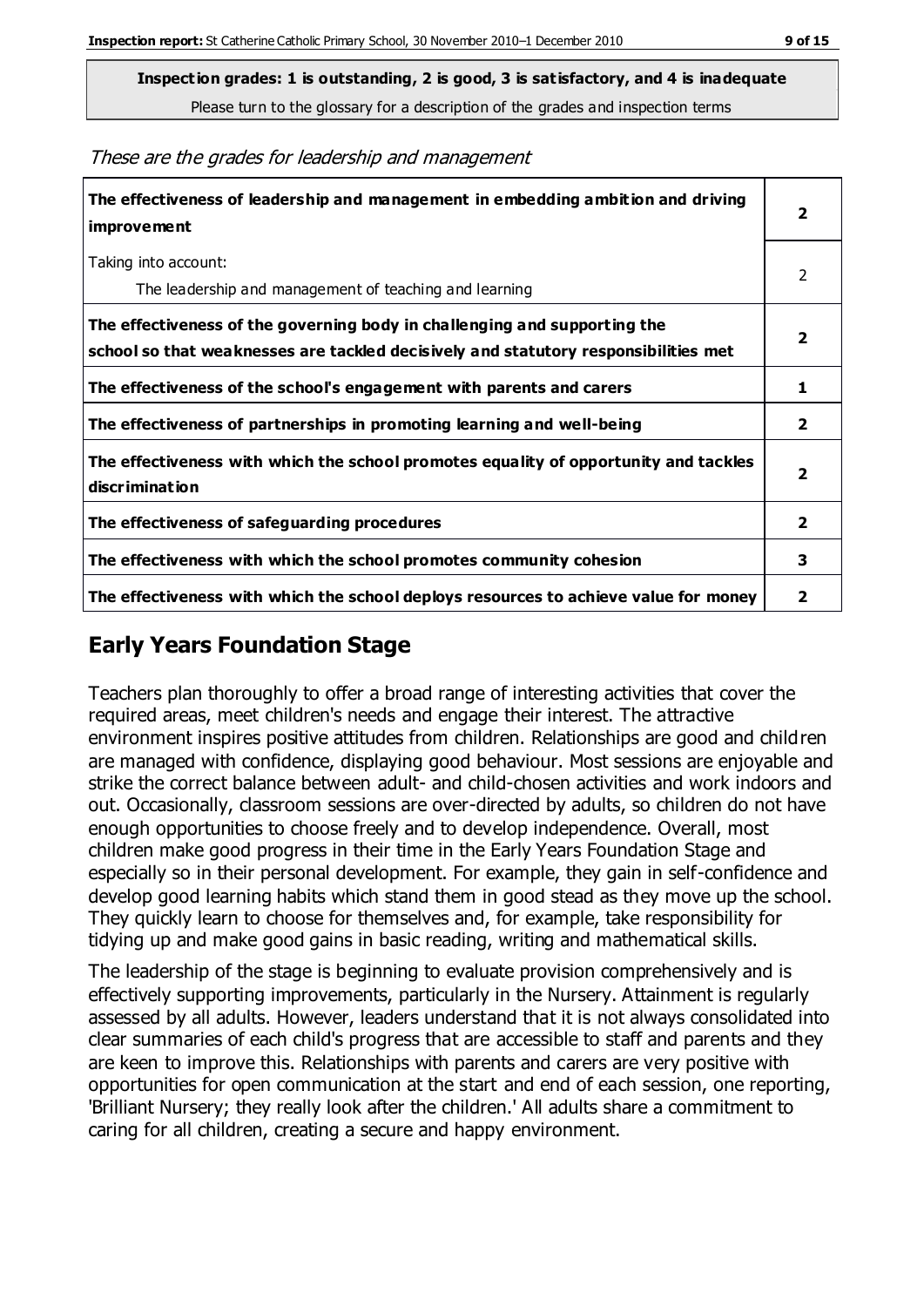**Inspection grades: 1 is outstanding, 2 is good, 3 is satisfactory, and 4 is inadequate**

Please turn to the glossary for a description of the grades and inspection terms

These are the grades for the Early Years Foundation Stage

| <b>Overall effectiveness of the Early Years Foundation Stage</b>                      |  |
|---------------------------------------------------------------------------------------|--|
| Taking into account:<br>Outcomes for children in the Early Years Foundation Stage     |  |
| The quality of provision in the Early Years Foundation Stage                          |  |
| The effectiveness of leadership and management of the Early Years Foundation<br>Stage |  |

## **Views of parents and carers**

A higher than average proportion of parents and carers returned the questionnaire. Parents are largely supportive of the school and few express any concerns. In the parental inspection survey the very large majority who replied were happy with their child's experience at the school. Almost all reported that the school helps to keep their child happy, safe and healthy. A few had concerns over the way behaviour is dealt with, the help they receive to support their child's learning and way the school meets pupils' individual needs. The inspectors found that during the inspection behaviour to be good and well managed. The support for individual needs is good and the support given to the partnership with parents is outstanding.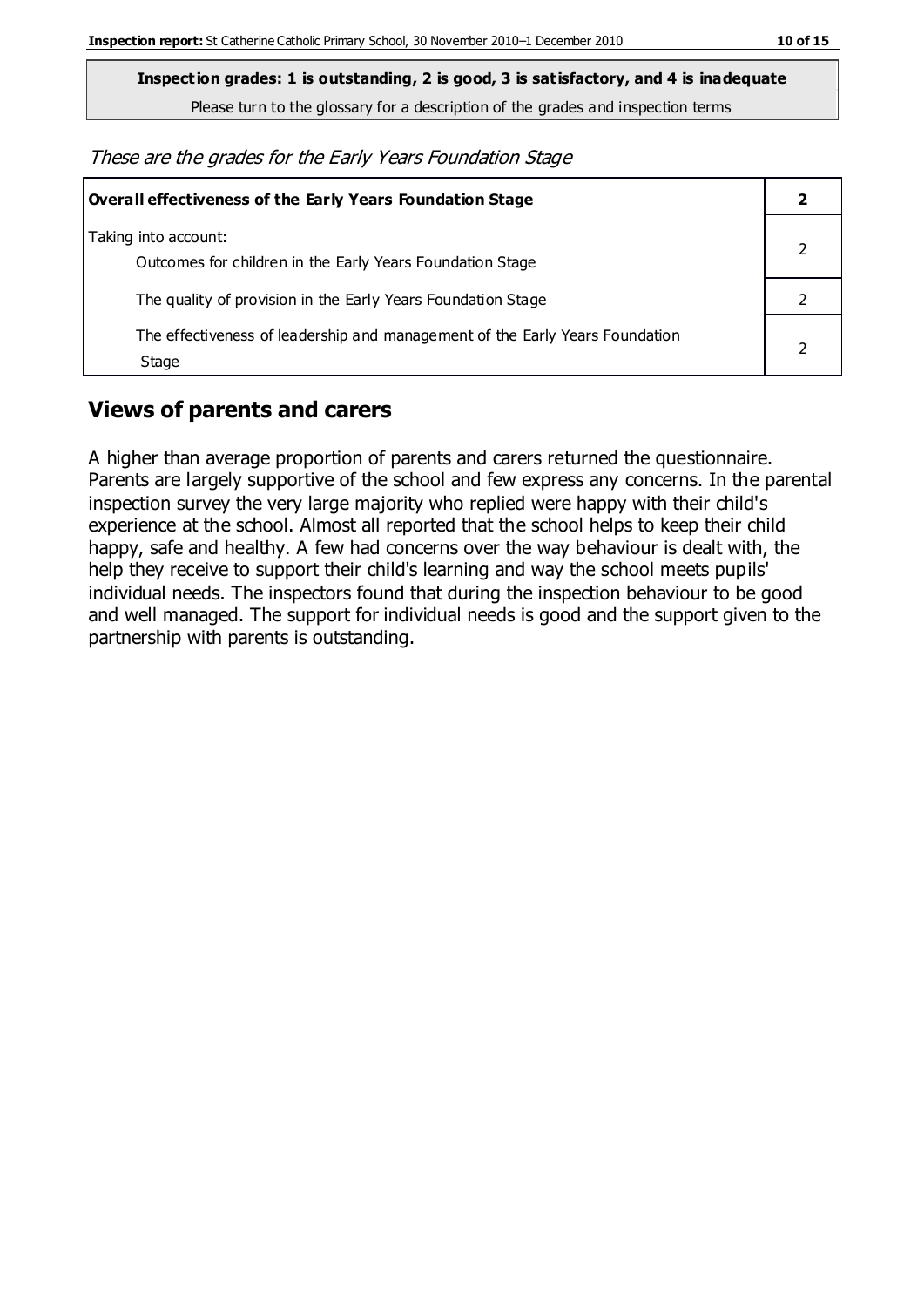#### **Responses from parents and carers to Ofsted's questionnaire**

| <b>Statements</b>                                                                                                                                                                                                                                       | <b>Strongly</b><br>agree |               | <b>Agree</b> |               | <b>Disagree</b> |                | <b>Strongly</b><br>disagree |                |
|---------------------------------------------------------------------------------------------------------------------------------------------------------------------------------------------------------------------------------------------------------|--------------------------|---------------|--------------|---------------|-----------------|----------------|-----------------------------|----------------|
|                                                                                                                                                                                                                                                         | <b>Total</b>             | $\frac{1}{2}$ | <b>Total</b> | $\frac{1}{2}$ | <b>Total</b>    | $\frac{1}{2}$  | <b>Total</b>                | $\frac{1}{2}$  |
| My child enjoys school                                                                                                                                                                                                                                  | 57                       | 63            | 32           | 35            | $\overline{2}$  | $\overline{2}$ | 0                           | $\mathbf 0$    |
| The school keeps my child<br>safe                                                                                                                                                                                                                       | 51                       | 56            | 38           | 42            | $\overline{2}$  | 2              | 0                           | $\mathbf 0$    |
| My school informs me about<br>my child's progress                                                                                                                                                                                                       | 37                       | 41            | 44           | 48            | 7               | 8              | 1                           | $\mathbf{1}$   |
| My child is making enough<br>progress at this school                                                                                                                                                                                                    | 39                       | 43            | 43           | 47            | 6               | $\overline{7}$ | $\overline{2}$              | $\overline{2}$ |
| The teaching is good at this<br>school                                                                                                                                                                                                                  | 42                       | 46            | 41           | 45            | 4               | $\overline{4}$ | $\mathbf{1}$                | $\mathbf{1}$   |
| The school helps me to<br>support my child's learning                                                                                                                                                                                                   | 31                       | 34            | 45           | 48            | 13              | 14             | $\mathbf{1}$                | $\mathbf{1}$   |
| The school helps my child to<br>have a healthy lifestyle                                                                                                                                                                                                | 39                       | 43            | 51           | 56            | $\mathbf{1}$    | $\mathbf{1}$   | $\mathbf 0$                 | $\mathbf 0$    |
| The school makes sure that<br>my child is well prepared for<br>the future (for example<br>changing year group,<br>changing school, and for<br>children who are finishing<br>school, entering further or<br>higher education, or entering<br>employment) | 35                       | 38            | 45           | 49            | $\overline{4}$  | 4              | $\mathbf{1}$                | 1              |
| The school meets my child's<br>particular needs                                                                                                                                                                                                         | 34                       | 37            | 44           | 48            | 12              | 14             | $\mathbf{0}$                | $\mathbf 0$    |
| The school deals effectively<br>with unacceptable behaviour                                                                                                                                                                                             | 36                       | 40            | 42           | 46            | 11              | 12             | $\overline{2}$              | $\overline{2}$ |
| The school takes account of<br>my suggestions and concerns                                                                                                                                                                                              | 26                       | 31            | 52           | 57            | 8               | 9              | $\pmb{0}$                   | 0              |
| The school is led and<br>managed effectively                                                                                                                                                                                                            | 35                       | 38            | 48           | 53            | $\overline{4}$  | $\overline{4}$ | $\mathbf 0$                 | $\mathbf 0$    |
| Overall, I am happy with my<br>child's experience at this<br>school                                                                                                                                                                                     | 45                       | 49            | 42           | 46            | $\overline{4}$  | $\overline{4}$ | $\mathbf 0$                 | $\mathbf 0$    |

The table above summarises the responses that parents and carers made to each statement. The percentages indicate the proportion of parents and carers giving that response out of the total number of completed questionnaires. Where one or more parents and carers chose not to answer a particular question, the percentages will not add up to 100%.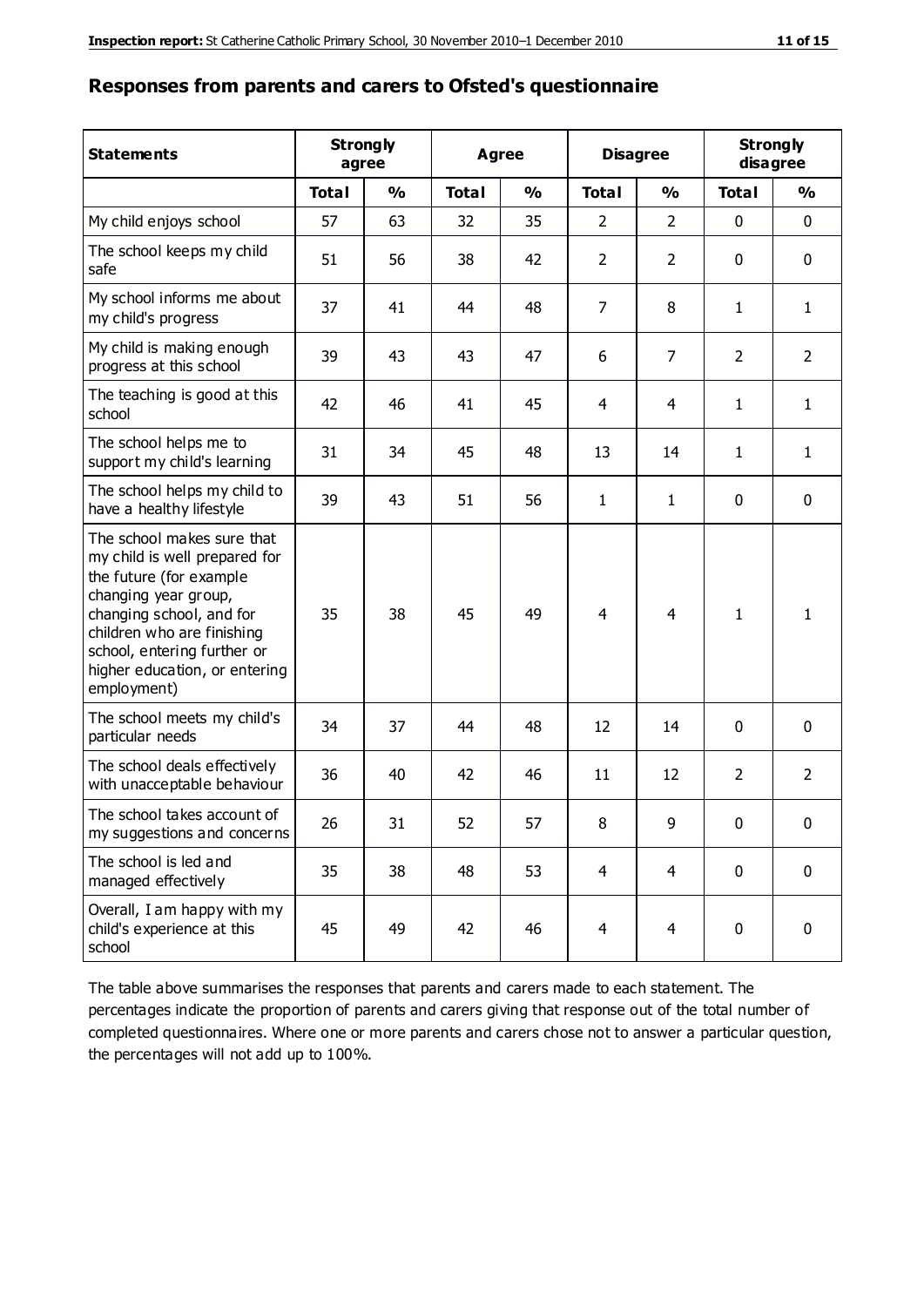# **Glossary**

| Grade   | <b>Judgement</b> | <b>Description</b>                                                                                                                                                                                                            |
|---------|------------------|-------------------------------------------------------------------------------------------------------------------------------------------------------------------------------------------------------------------------------|
| Grade 1 | Outstanding      | These features are highly effective. An outstanding school<br>provides exceptionally well for all its pupils' needs.                                                                                                          |
| Grade 2 | Good             | These are very positive features of a school. A school that<br>is good is serving its pupils well.                                                                                                                            |
| Grade 3 | Satisfactory     | These features are of reasonable quality. A satisfactory<br>school is providing adequately for its pupils.                                                                                                                    |
| Grade 4 | Inadequate       | These features are not of an acceptable standard. An<br>inadequate school needs to make significant improvement<br>in order to meet the needs of its pupils. Ofsted inspectors<br>will make further visits until it improves. |

## **What inspection judgements mean**

#### **Overall effectiveness of schools**

|                       | Overall effectiveness judgement (percentage of schools) |      |                     |                   |
|-----------------------|---------------------------------------------------------|------|---------------------|-------------------|
| <b>Type of school</b> | <b>Outstanding</b>                                      | Good | <b>Satisfactory</b> | <b>Inadequate</b> |
| Nursery schools       | 58                                                      | 36   | 4                   | 2                 |
| Primary schools       | 8                                                       | 43   | 40                  | 9                 |
| Secondary schools     | 10                                                      | 35   | 42                  | 13                |
| Sixth forms           | 13                                                      | 39   | 45                  | 3                 |
| Special schools       | 33                                                      | 42   | 20                  | 4                 |
| Pupil referral units  | 18                                                      | 40   | 29                  | 12                |
| All schools           | 11                                                      | 42   | 38                  | 9                 |

New school inspection arrangements were introduced on 1 September 2009. This means that inspectors now make some additional judgements that were not made previously.

The data in the table above are for the period 1 September 2009 to 31 March 2010 and are the most recently published data available (see **[www.ofsted.gov.uk](http://www.ofsted.gov.uk/)**). Please note that the sample of schools inspected during the autumn and spring terms 2009/10 was not representative of all schools nationally, as weaker schools are inspected more frequently than good or outstanding schools.

Percentages are rounded and do not always add exactly to 100. Secondary school figures in clude those that have sixth forms, and sixth form figures include only the data specifically for sixth form inspection judgements.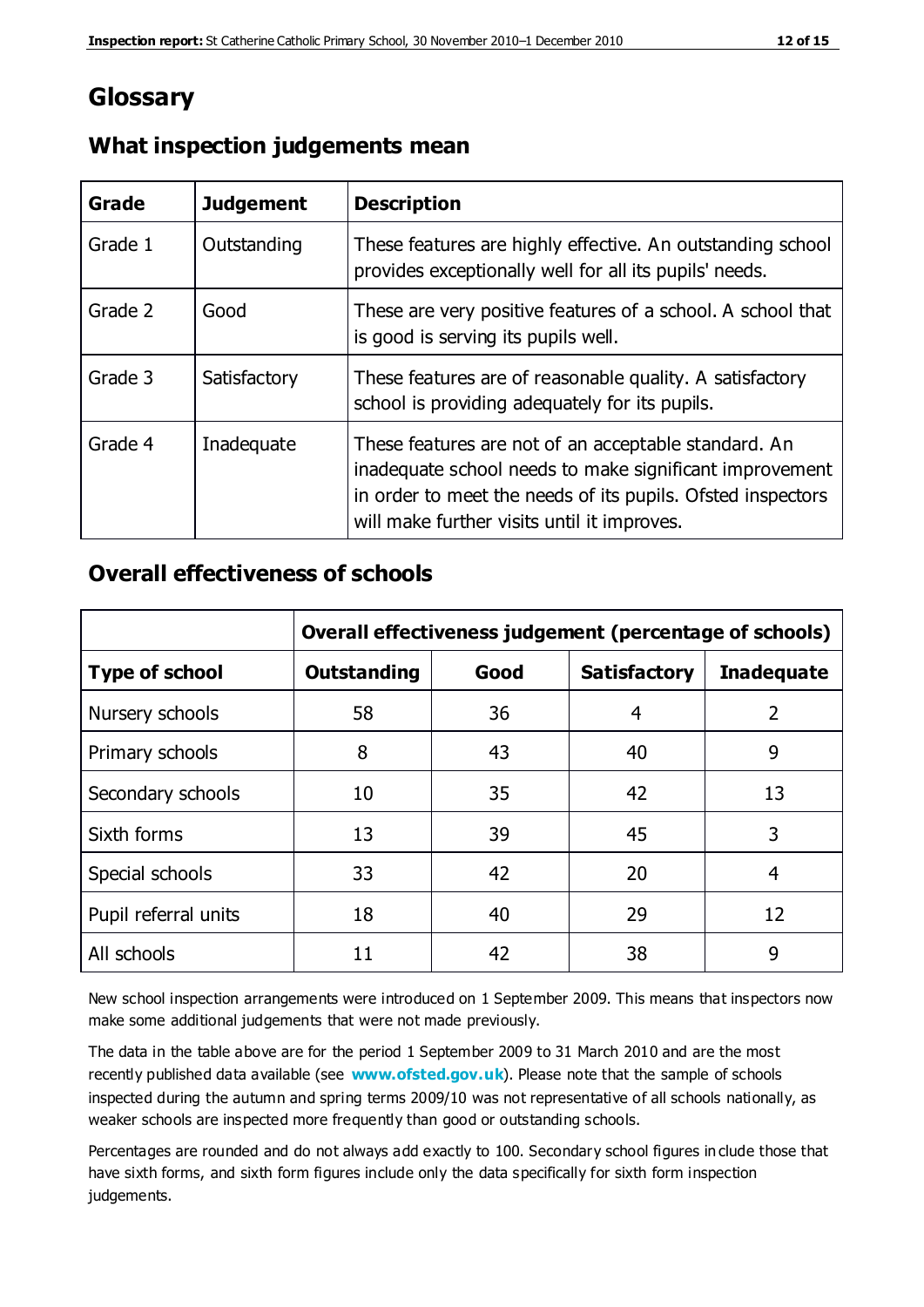# **Common terminology used by inspectors**

| Achievement:               | the progress and success of a pupil in their learning,<br>development or training.                                                                                                                                                          |  |
|----------------------------|---------------------------------------------------------------------------------------------------------------------------------------------------------------------------------------------------------------------------------------------|--|
| Attainment:                | the standard of the pupils' work shown by test and<br>examination results and in lessons.                                                                                                                                                   |  |
| Capacity to improve:       | the proven ability of the school to continue<br>improving. Inspectors base this judgement on what<br>the school has accomplished so far and on the quality<br>of its systems to maintain improvement.                                       |  |
| Leadership and management: | the contribution of all the staff with responsibilities,<br>not just the headteacher, to identifying priorities,<br>directing and motivating staff and running the school.                                                                  |  |
| Learning:                  | how well pupils acquire knowledge, develop their<br>understanding, learn and practise skills and are<br>developing their competence as learners.                                                                                            |  |
| Overall effectiveness:     | inspectors form a judgement on a school's overall<br>effectiveness based on the findings from their<br>inspection of the school. The following judgements,<br>in particular, influence what the overall effectiveness<br>judgement will be. |  |
|                            | The school's capacity for sustained<br>improvement.                                                                                                                                                                                         |  |
|                            | Outcomes for individuals and groups of pupils.                                                                                                                                                                                              |  |
|                            | The quality of teaching.                                                                                                                                                                                                                    |  |
|                            | The extent to which the curriculum meets<br>pupils' needs, including, where relevant,<br>through partnerships.                                                                                                                              |  |
|                            | The effectiveness of care, guidance and<br>support.                                                                                                                                                                                         |  |
| Progress:                  | the rate at which pupils are learning in lessons and<br>over longer periods of time. It is often measured by<br>comparing the pupils' attainment at the end of a key                                                                        |  |

stage with their attainment when they started.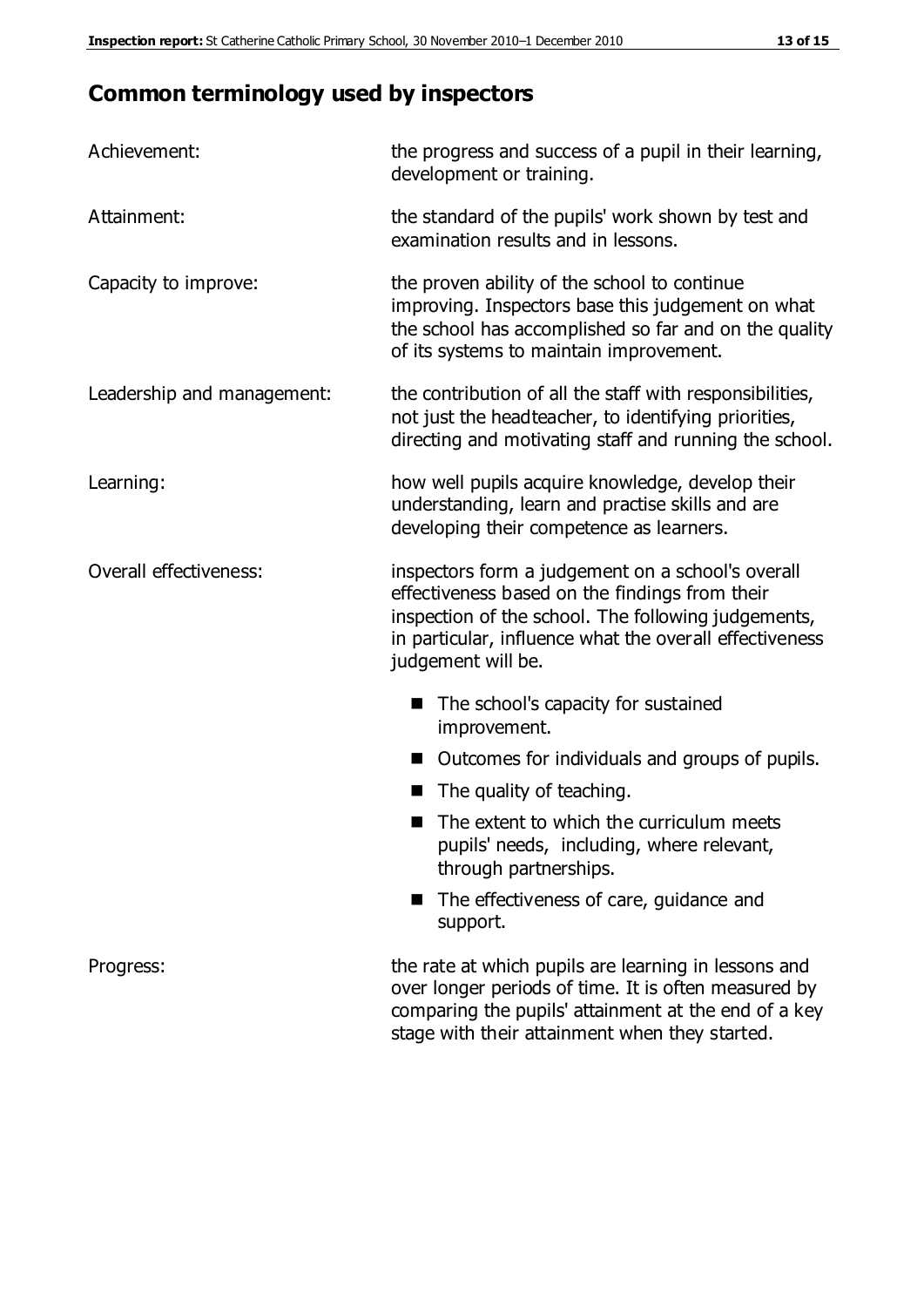#### **This letter is provided for the school, parents and carers to share with their children. It describes Ofsted's main findings from the inspection of their school.**

2 December 2010

#### Dear Pupils

#### **Inspection of St Catherine Primary School, West Drayton UB7 7NX**

Many thanks for the warm welcome that you gave to the inspectors when we recently visited your school. We all thought you were polite and well behaved and it was a pleasure talking to you.

St Catherine Primary is a good school and it is improving because the headteacher and her staff team have made teaching better, so you make faster progress. Lessons are fun and you play your part really well by such good behaviour and all your hard work. We find you are well cared for and it was good to see that so many of you and your parents agree. This helps your good personal development. We were particularly impressed with your excellent understanding of how to grow up into healthy adults and the outstanding links between the school and your parents and carers.

School leaders and members of the governing body know the school well and their plans for the future are good. We have asked the school to focus on improving these areas.

- Raise the standard of your work by improving teaching and your learning so that all lessons are good and more are outstanding.
- Use assessments made in the Nursery and Reception classes to provide a clearer picture of how each child is getting on.
- Develop links with schools in different parts of United Kingdom and the world to help broaden your understanding and involvement in the wider community.

You can help by continuing your very positive efforts.

Once again, many thanks for all your help. It was a pleasure meeting you.

Yours sincerely

John Carnaghan Lead inspector